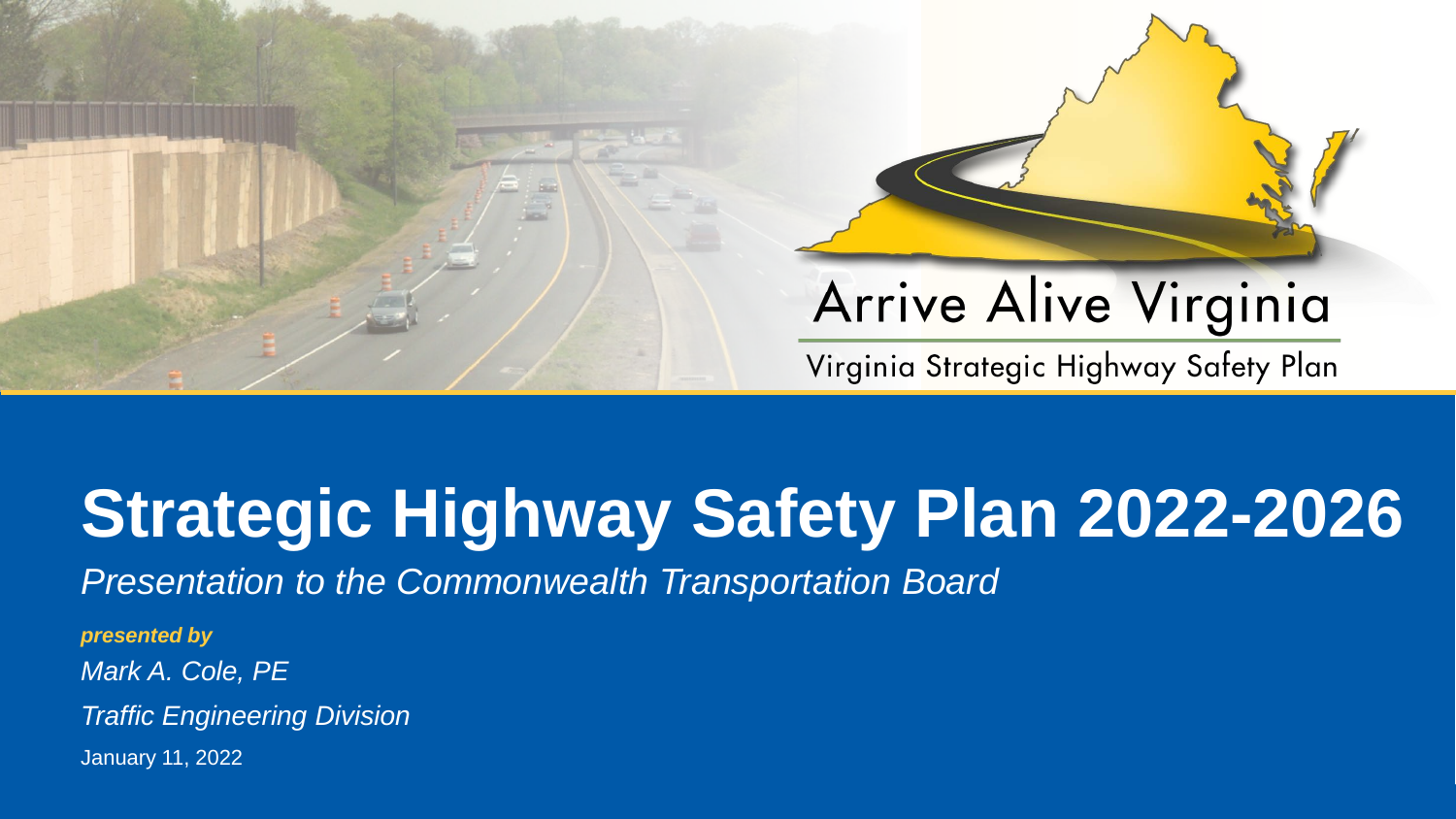# **SHSP Update**

- **Comprehensive, multi-stakeholder plan that sets goals, strategies and actions to reduce highway deaths and serious injuries:**
	- » Statewide, multimodal highway safety plan
	- » Coordinated framework that identifies Emphasis Area factors to focus resources
	- » Required to be updated every five years
	- » Federal and state partner's with regional, local and private stakeholder's input.



Arrive Alive Virginia

# NIA 2022 STRATEGIC HIGHWAY SAFETY PLAN

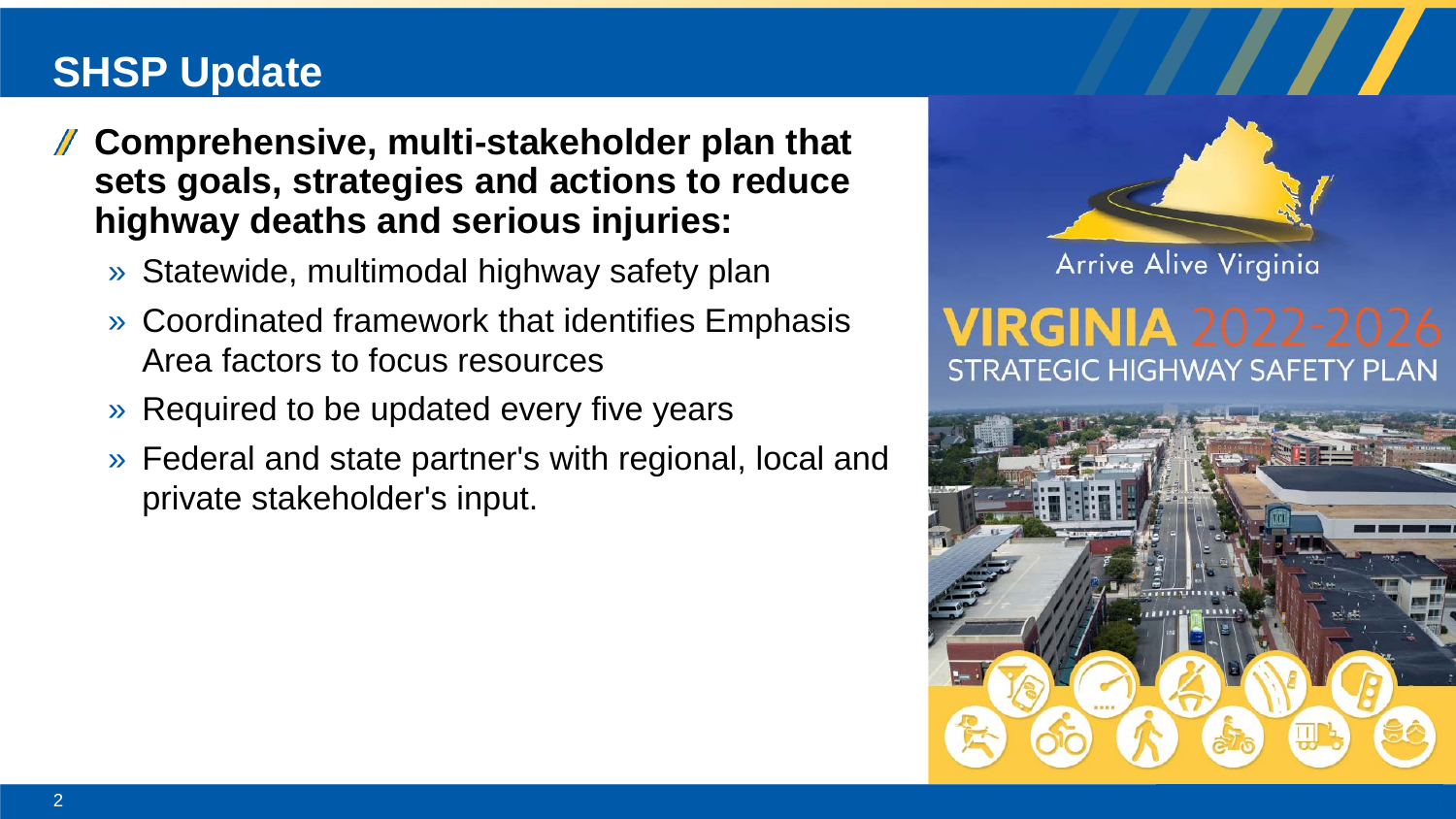#### **State and Federal Partners**

![](_page_2_Picture_1.jpeg)

![](_page_2_Picture_2.jpeg)

**Federal Highway Administration** 

![](_page_2_Picture_4.jpeg)

**SAFETY ADMINISTRATION** 

![](_page_2_Picture_6.jpeg)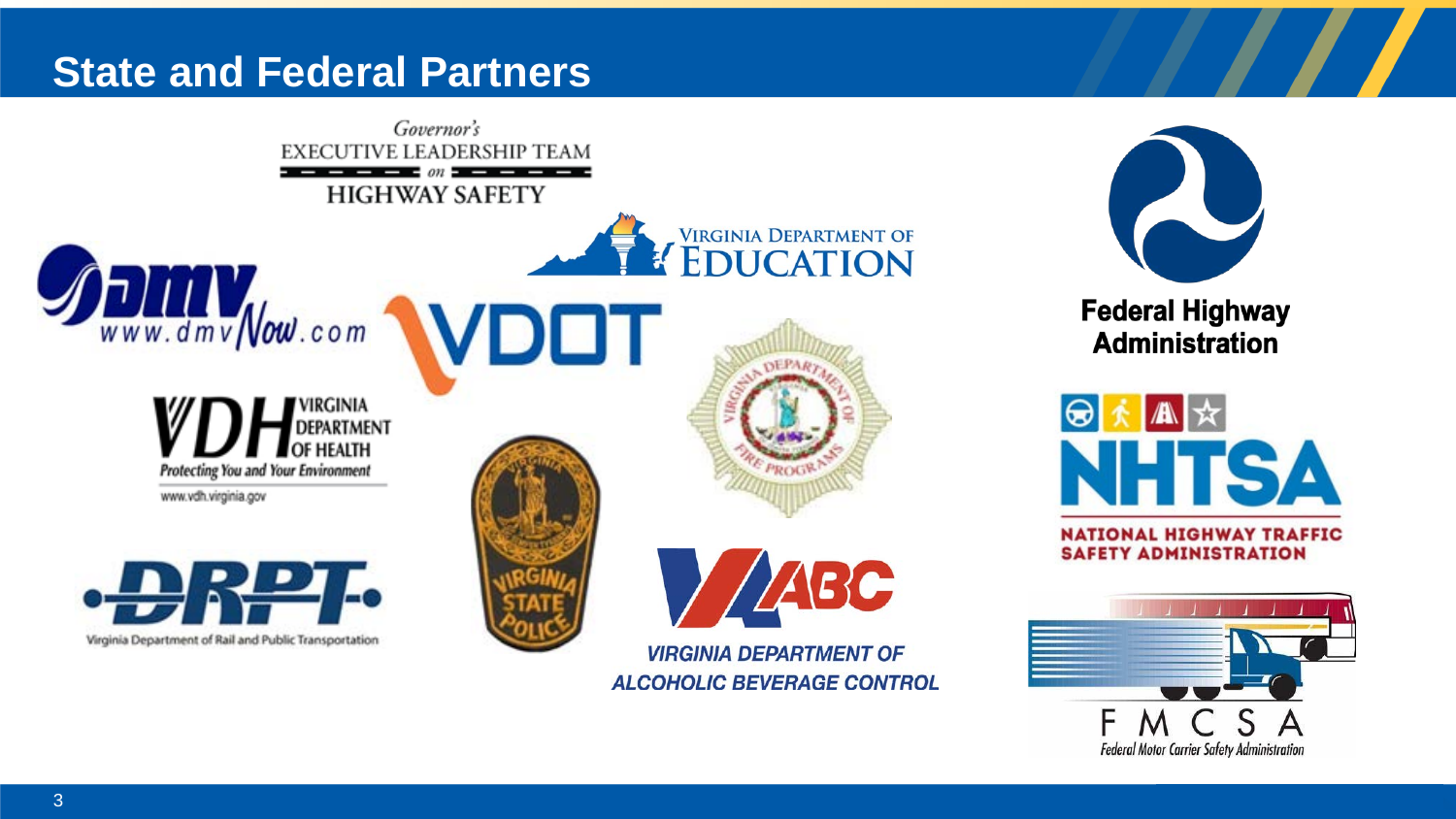# **Update Process**

# **September**

- » **Regional meetings to gain input from stakeholders**
- » **Web survey to gain input from public through VDOT SHSP and TZD VA websites**

# **October-November**

- » **Complete data analysis and draft SHSP actions for Steering Committee review**
- **December - January**
	- » **Drafted Plan Document**
	- » **Partner agency final review, executive charter concurrence and signatures**

![](_page_3_Figure_9.jpeg)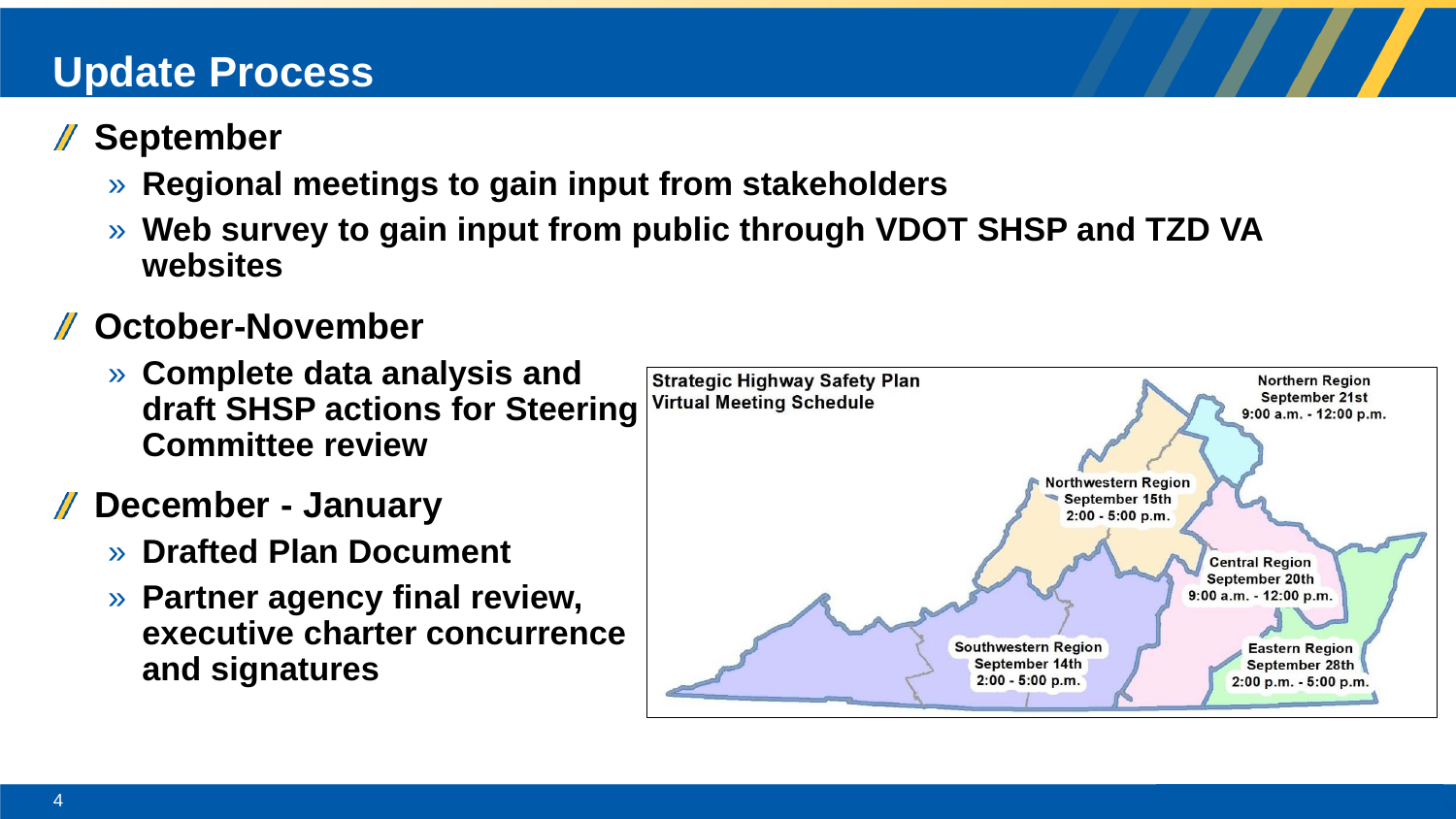#### **Coordinated Planning**

# Strategic Highway Safety Plan

# Grants for Behavioral Safety and Vehicle Programs

Funding for **Infrastructure Projects** 

DMV Highway Safety Plan (HSP)

VSP **Commercial** Vehicle Safety Plan (CVSP)

VDOT Highway Safety Improvement Program (HSIP)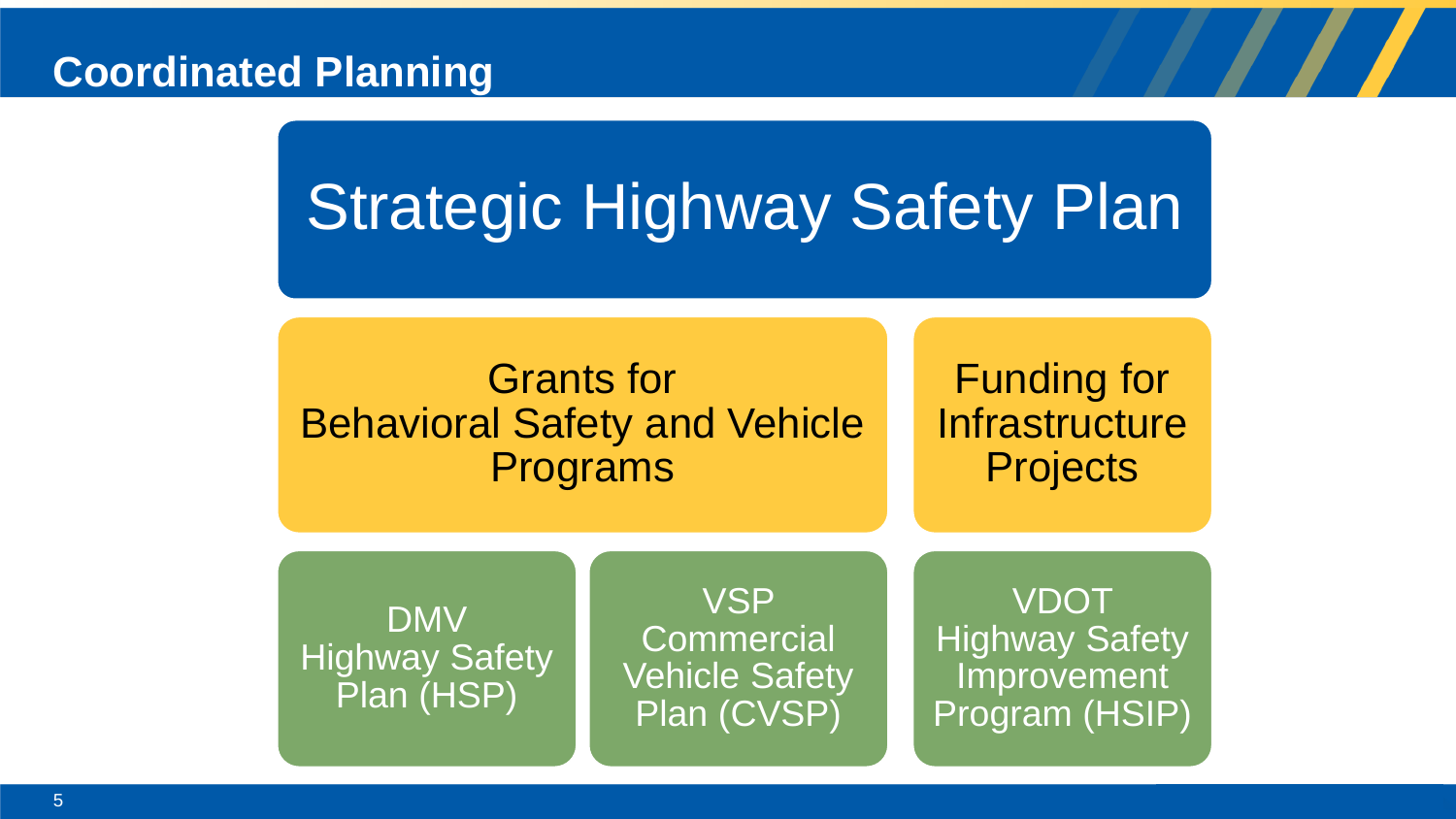#### **SHSP Structure and Hierarchy**

![](_page_5_Figure_1.jpeg)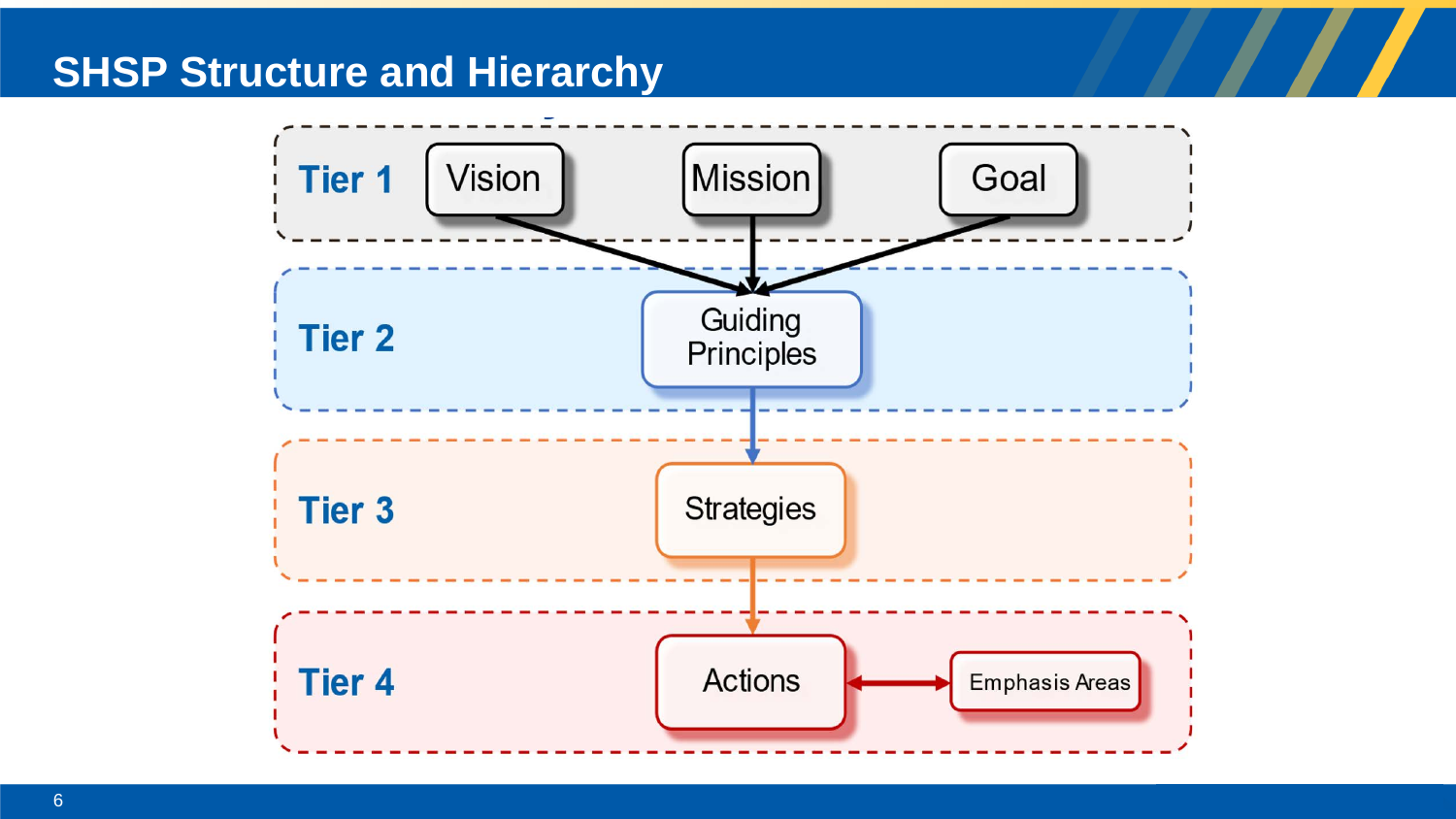# **Vision:**

» **Virginia's vision is towards zero deaths and serious injuries from motor vehicle crashes so that all roadway users arrive safely at their destination.**

# **Mission:**

- » **To fulfill the Vision through Safe System** 
	- Collaboration with four **E**s of roadway safety **E**ducation, **E**nforcement, **E**ngineering, and Emergency response & medical services
	- to achieve safe travel for a fifth **E** Everyone.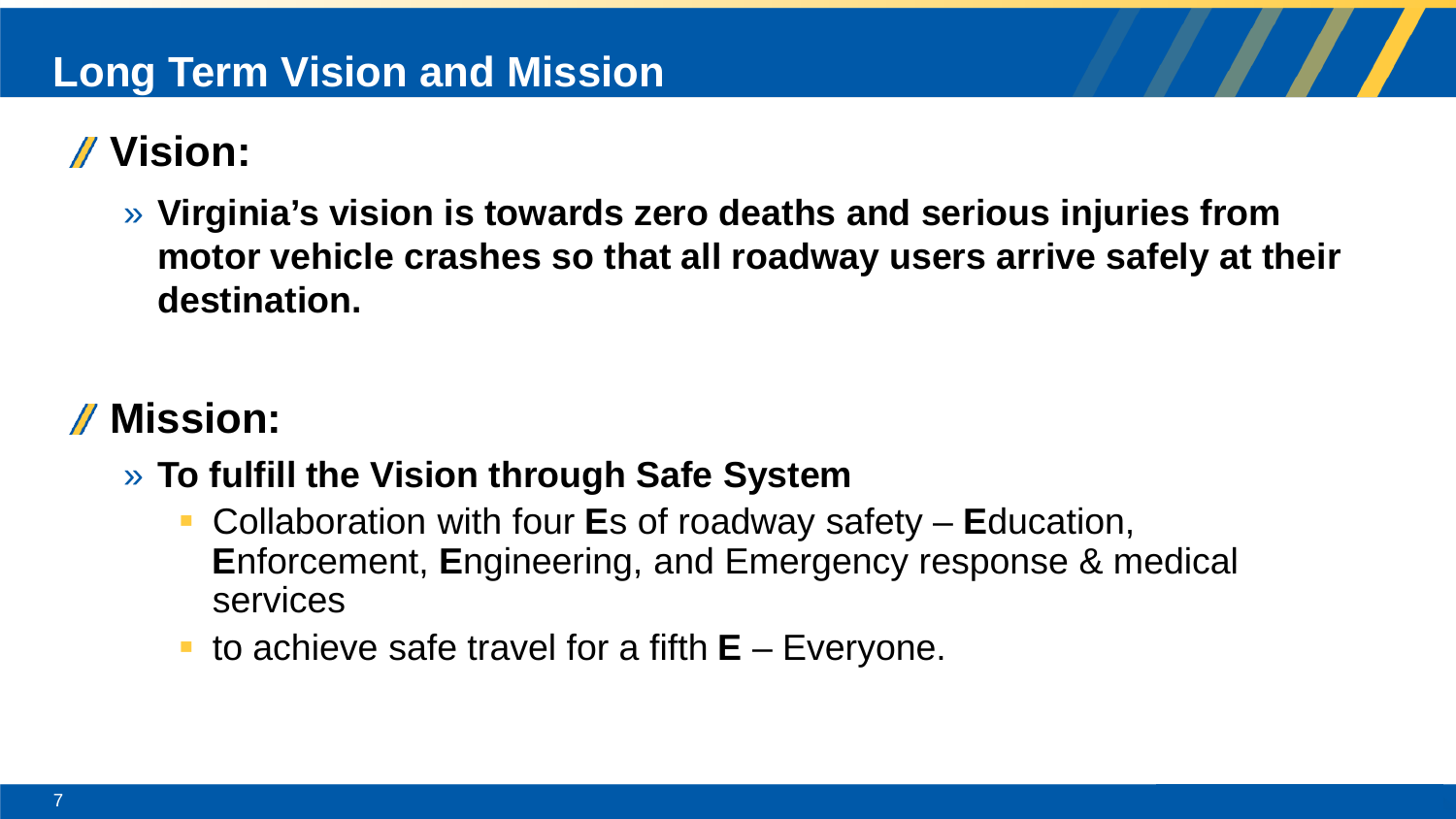# **2045 Goal:**

» **Virginia's goal is to reduce fatalities and serious injuries in 2020 by half by 2045 and make progress towards the vision of zero.**

# **2026 Objective:**

» **To meet the goal of the SHSP, the 2026 objectives are to reduce fatalities and serious injuries by ~2 percent each year.**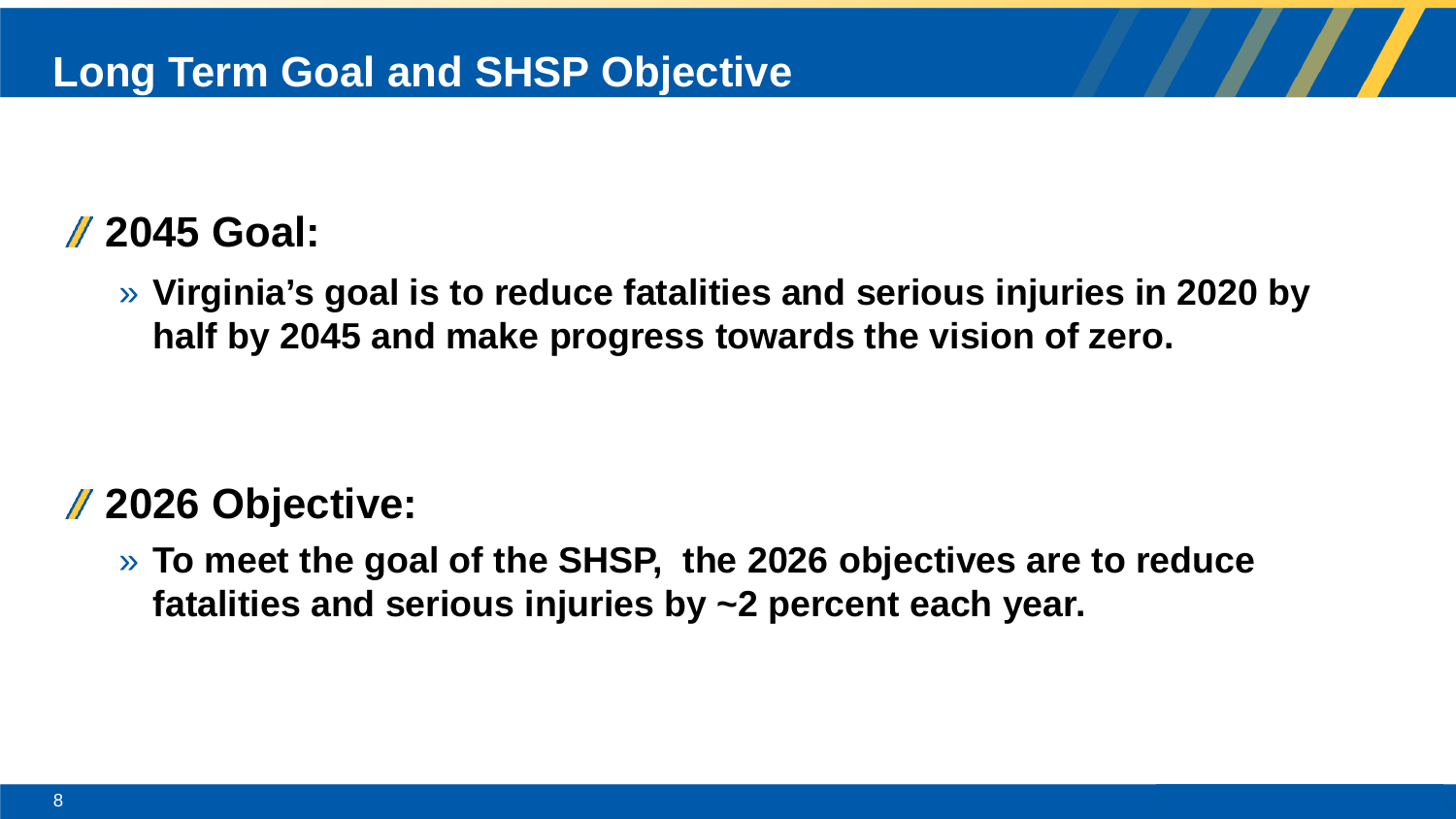# **Safe System: Guiding Principles**

- **Adopted from the Safe System approach**  $\mathcal{U}$ 
	- » **Death/serious injury is unacceptable**
	- » **Humans make mistakes**
	- » **Humans are vulnerable**
	- » **Redundancy is crucial**
	- » **Responsibility is shared**
	- » **Safety is proactive**
- **Added for Virginia SHSP**
	- » **Actions consider equity**

![](_page_8_Figure_10.jpeg)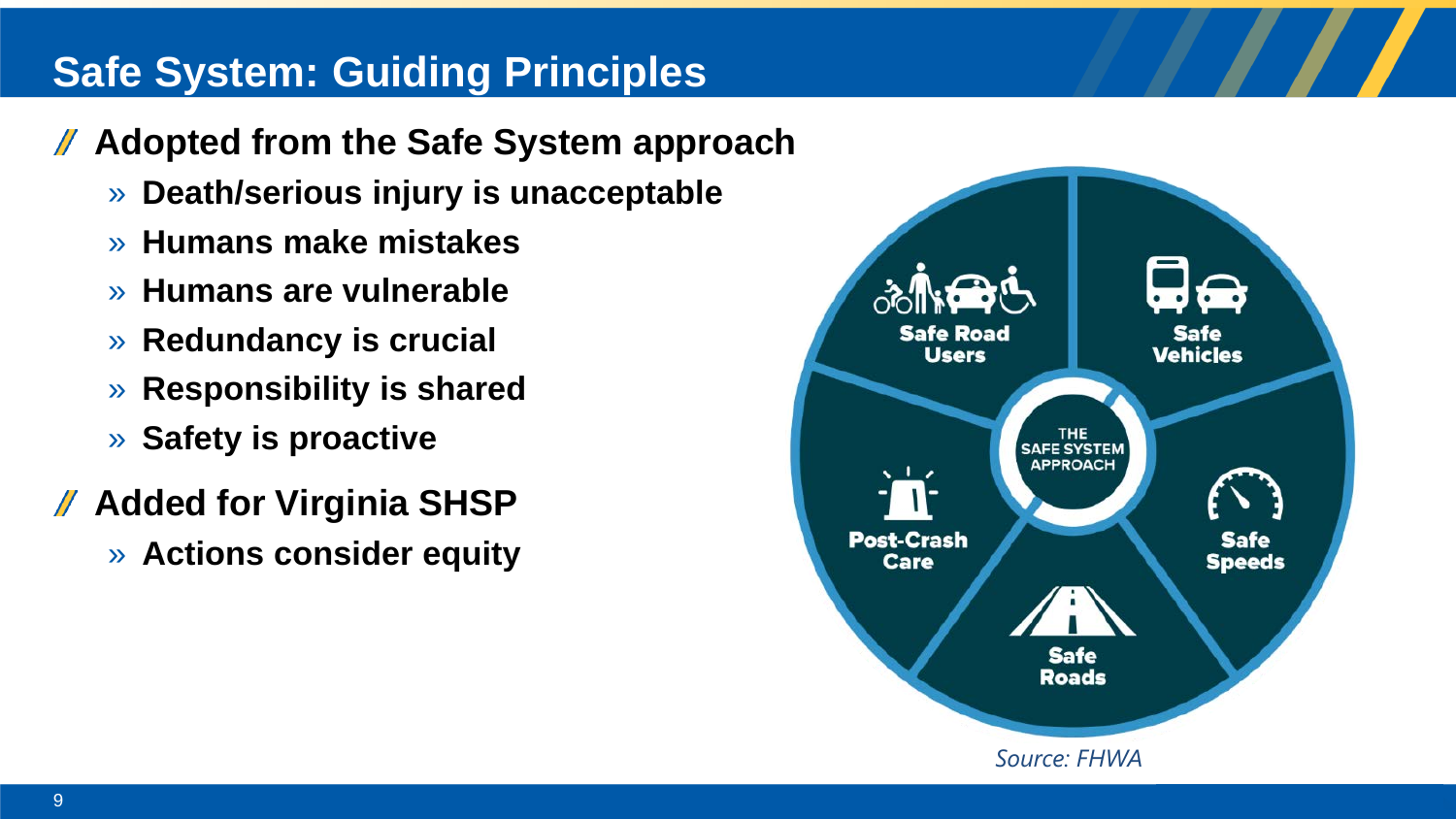# **Priority Strategies**

- **Consider human mistakes and vulnerabilities in roadway improvements and operation**
- **Consider risk when prioritizing locations for safety improvements and programs**
- **Recognize roadway safety as a public health issue and establish policies and programs that promote safe behavior and reduce crash severity outcomes**
- **Develop and implement programs that provide education and awareness to high-risk road users**
- **Implement innovative solutions and utilize current and emerging technologies**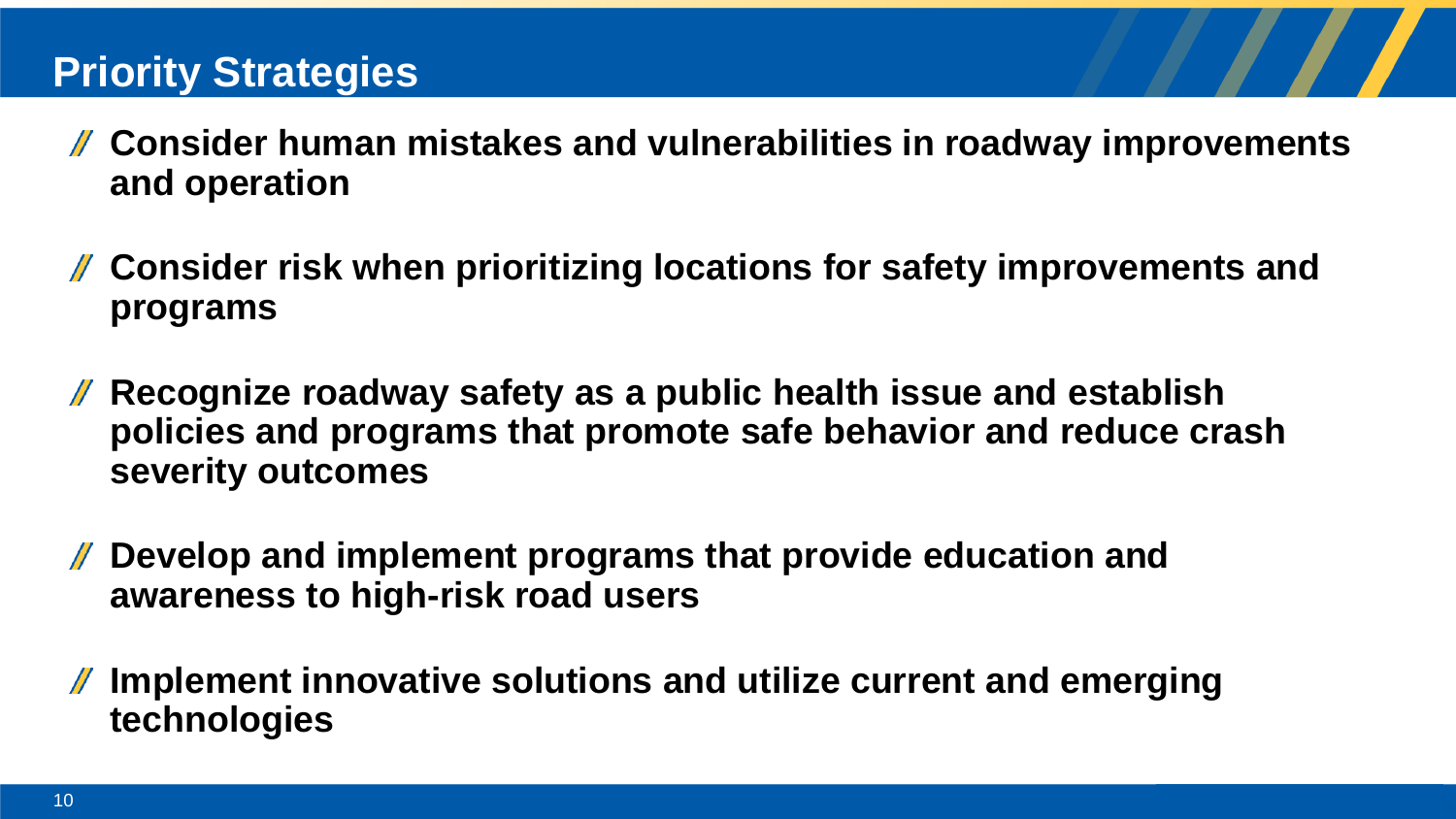## **Emphasis Areas within Safe System**

![](_page_10_Figure_1.jpeg)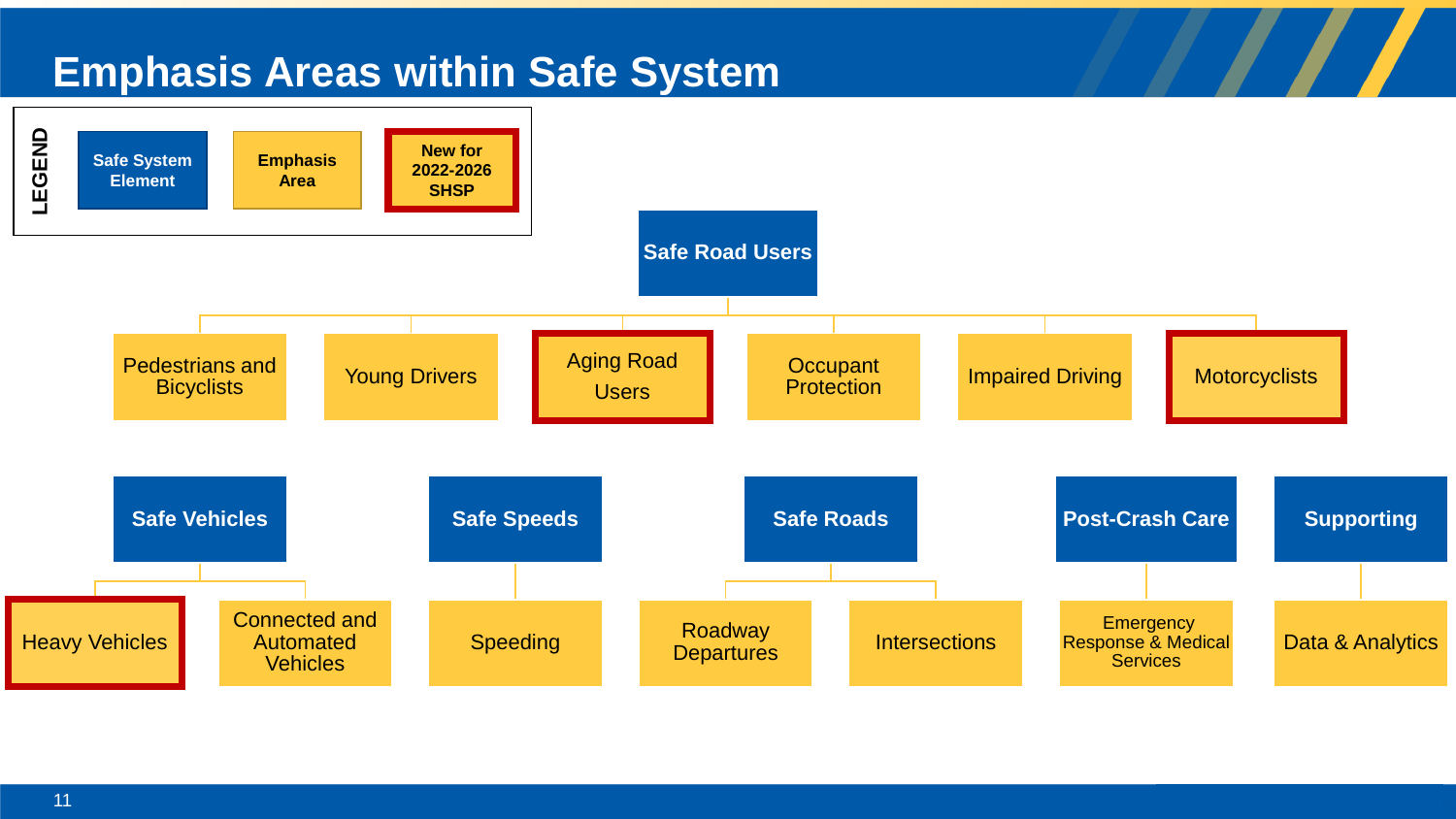#### **Emphasis Area Actions**

# **13 emphasis areas (EA):**

- » **Refined with state partners to priorities that are feasible in next 5 years**
- » **Defined as ongoing (annual), near term (1-2 years), or long term (3-5 years)**
- » **131 initial actions for review**
- **Preliminary EA lists of actions were shared for stakeholder and public comments: <https://www.virginiadot.org/info/hwysafetyplan.asp>**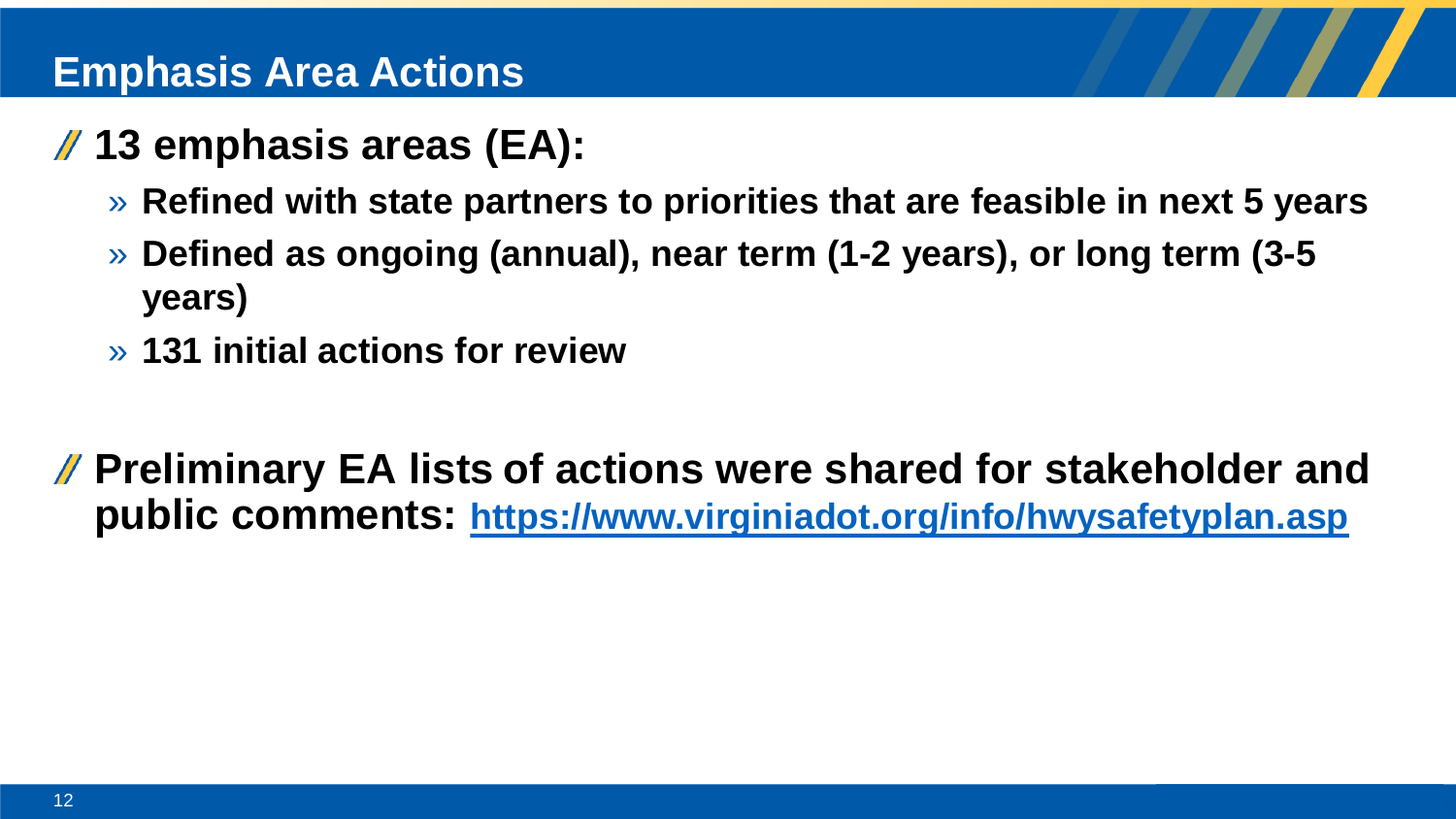## **Statewide Emphasis Area Summary**

#### 2018-2020 Fatalities – Statewide

![](_page_12_Figure_2.jpeg)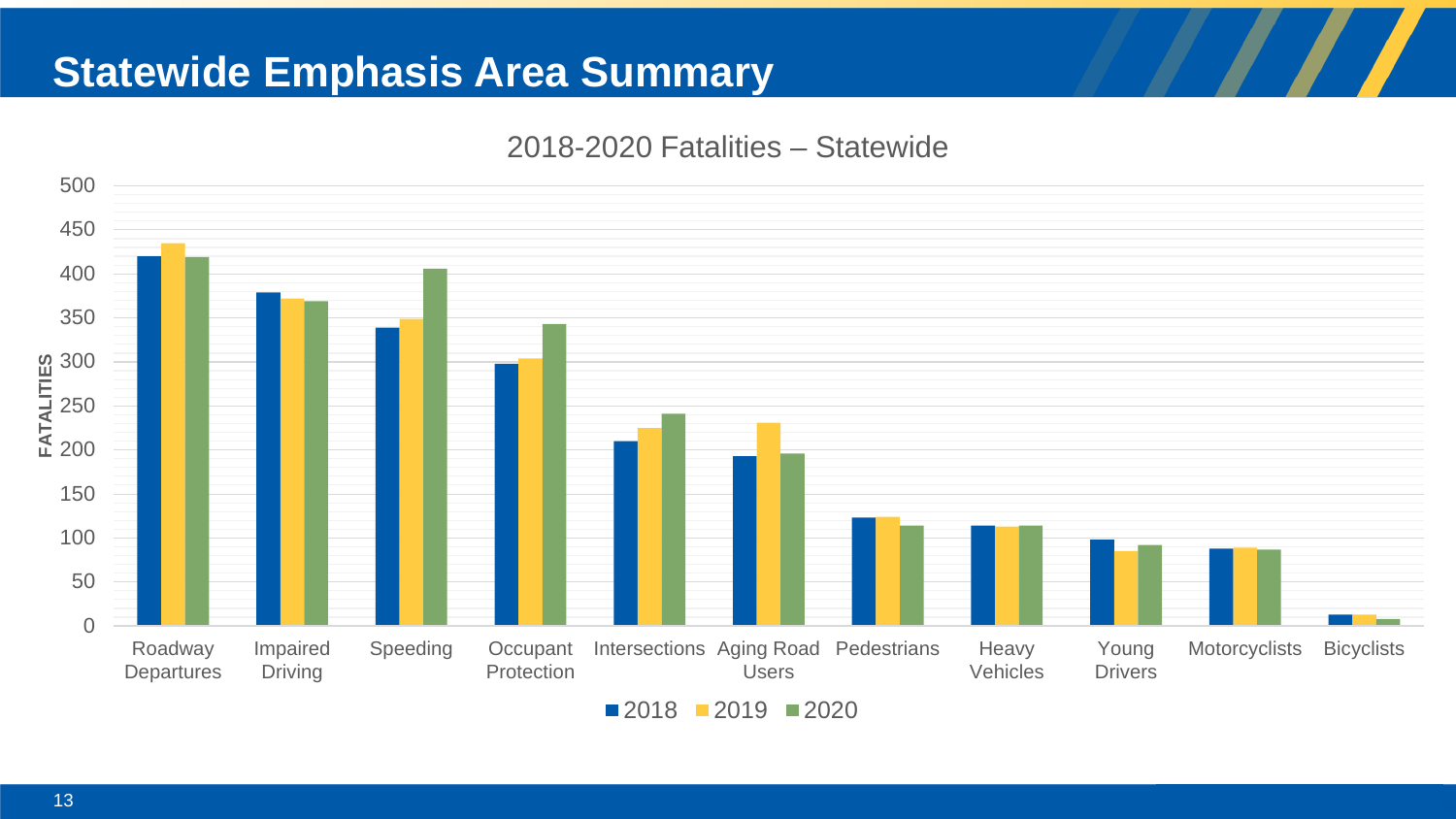## **Statewide Emphasis Area Summary**

#### 2018-2020 Serious Injuries – Statewide

![](_page_13_Figure_2.jpeg)

 $\blacksquare$  2018  $\blacksquare$  2019  $\blacksquare$  2020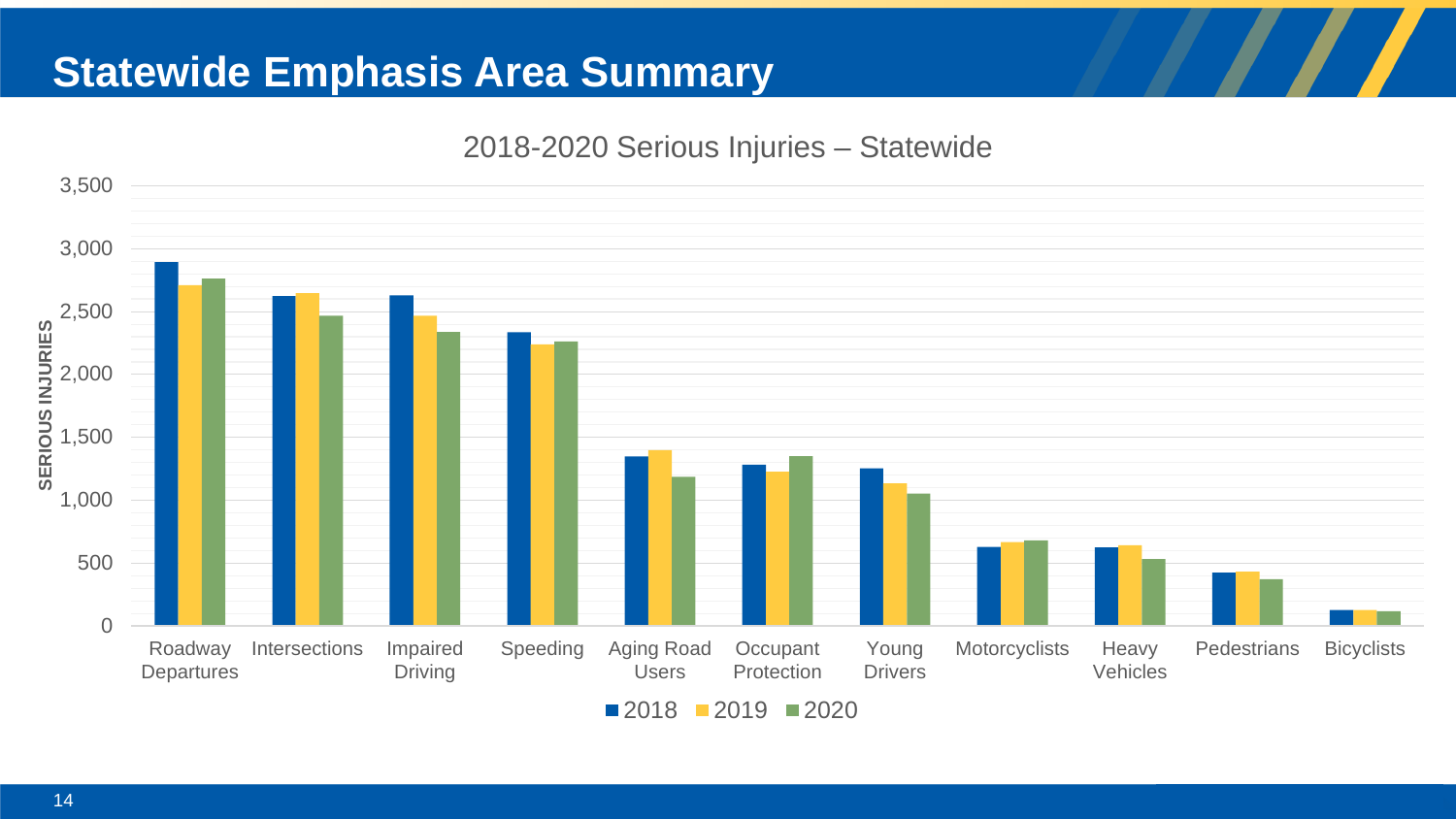#### **A 4E Approach That Benefits Everyone**

![](_page_14_Picture_1.jpeg)

![](_page_14_Picture_2.jpeg)

# **EVERYONE**